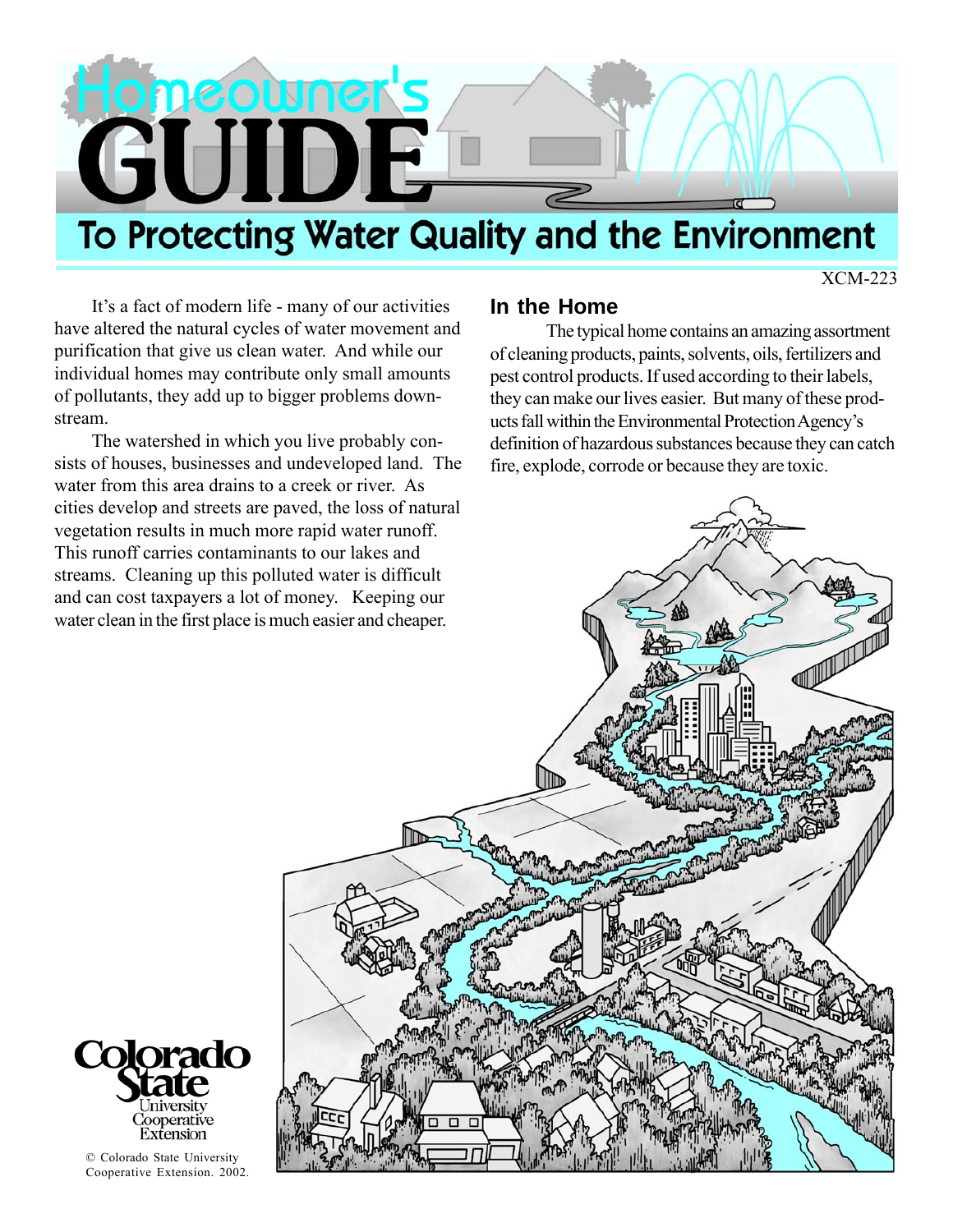No matter how beneficial these products are, improper disposal of them can cause serious environmental problems. For example, never pour a pesticide down the sink or toilet, because municipal wastewater treatment plants cannot effectively treat them before returning the water to the watershed. Instead, call your local health department, wastewater treatment plant, or local Colorado State University Cooperative Extension office for the location of a collection site near you. Some municipalities have hazardous waste drop sites or collection days.

It doesn't take much to cause trouble; as little as one teaspoon of certain pesticides rinsed down a drain is enough to show up as a pollutant in local streams. This can cause a city's wastewater treatment plant to fail federal guidelines designed to protect the watershed and water quality.

When possible, consider using a non-hazardous or less toxic product for your household jobs. For example, a steady stream of water can wash many landscape insects off plants and adding insecticidal soap increases the control. (See fact sheet, 5.547, Insect Control: Soaps and Detergents; www.ext.colostate.edu/ PUBS/INSECT/05547.html.) Try using white vinegar or baking soda in water as a household cleaning solution. These products may work as well and won't pose a threat to your community water supply. The best way to minimize the problem is to reduce the use of hazardous products, but if you must use them, here are some things you can do:

- Buy only enough chemical for the immediate job.
- Follow all label directions for use and disposal.
- Store leftover products in their original containers.
- Share unused products with neighbors and friends.
- Hire a licensed, professional service to apply chemicals.
- Never dump leftover chemicals in your backyard, in the trash, down the sink or toilet, or in storm drains. Street gutters and storm drains lead directly to waterways.

#### **Hazardous Household Chemicals**

**Automotive products:** oil, battery acid, brake fluid, antifreeze, gasoline.

**Fertilizers and pesticides:** herbicides, fungicides, insecticides, no-pest strips, flea collars and pet shampoo.

 **Household cleaners:** spot removers, furniture polishes, deodorizers, drain cleaners, oven cleaners, disinfectants, moth repellants, bleach, ammonia.

 **Maintenance supplies:** paint, varnish, lacquer, turpentine, wood stains, wood preservatives, asphalt, asbestos, roofing tar, swimming pool chemicals.

#### **Outside Your Home**

Your landscape either can help to prevent water quality problems or it can contribute to them. For example, rain and irrigation water can wash misapplied lawn fertilizer and pesticide off sidewalks and driveways into storm drains. From storm drains, chemicals enter directly into our streams or other bodies of water. On the other hand, careful landscaping and sound lawn care practices can reduce the need for chemicals and watering, and so reduce the chances of degrading water quality for humans and the environment.

A garage, driveway or sidewalk also can be a conduit for water pollution. Anything that drips from your car —oil, gas, antifreeze — can wash off concrete or asphalt into storm drains and end up in our streams and reservoirs. Pet wastes, de-icing salts, pet flea shampoos, water softener chemicals, even car washing detergents can be harmful to aquatic life. Wash your car at a commercial car wash rather than in your driveway. Commercial car washes recycle some of the wastewater. They also pre-clean the wastewater before dumping it into the sewage system. Dumping waste oil or other such products into the storm drain is no different than pouring it directly into the nearest stream.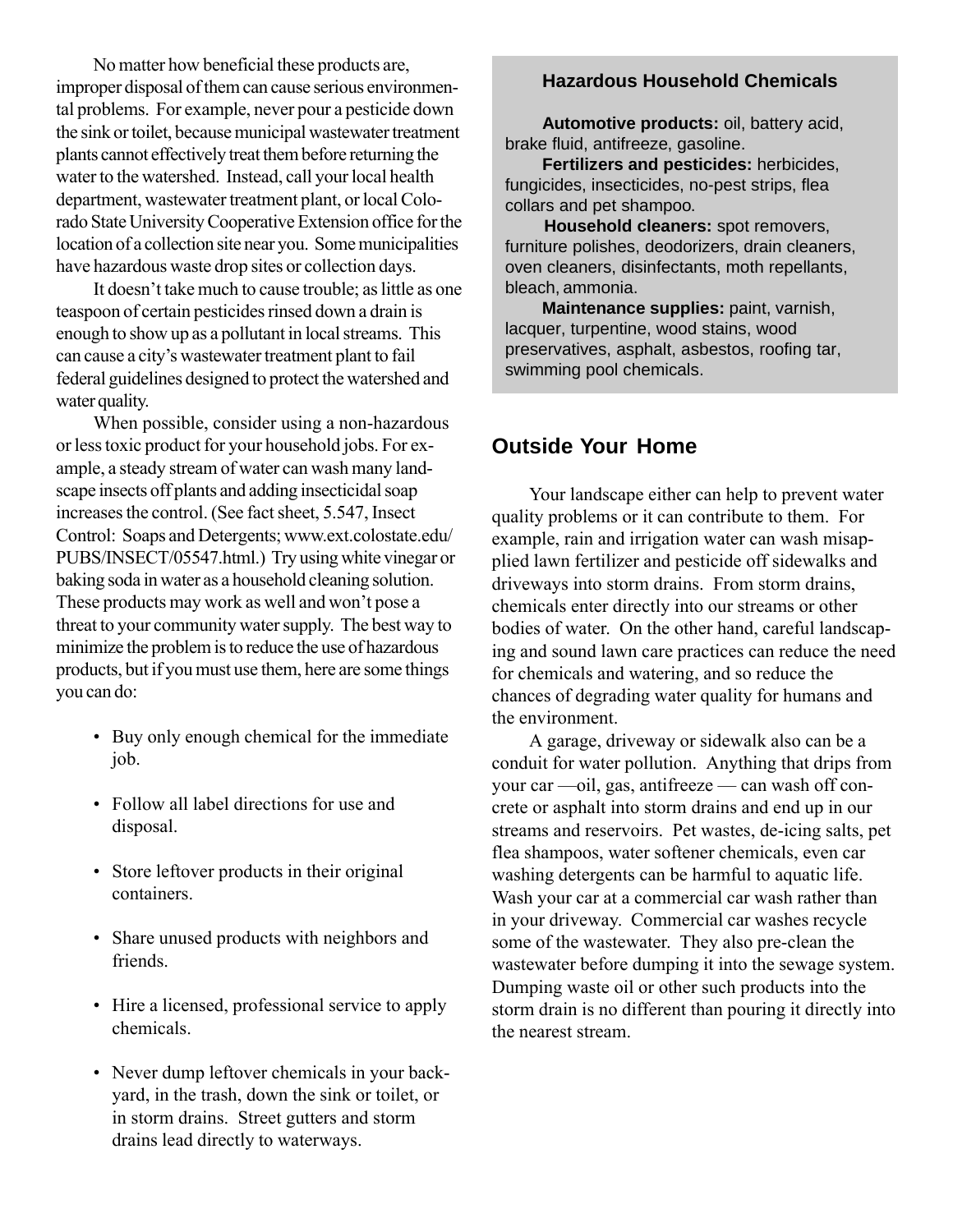Consider using these beneficial landscape practices:

- Use planting beds or ground covers to reduce the amount of area in high-maintenance turf and concrete surfaces. Mulched planting beds and ground cover can be maintained with fewer pesticides and less water than high-maintenance turf.
- Compost leaves and other yard wastes.
- Select native and Xeriscape plants that require less water and fertilizer and fewer pesticides.
- Replace turf grass in inappropriate areas, such as dense shade, steep slopes or hard-to-water places. Instead, plant hardy groundcovers or ornamental grasses.

You also can mulch or use porous paving materials.

- Establish a groundcover or mulch on all bare soil areas.
- Install water-efficient sprinkler systems, which are directed away from paved surfaces.
- Establish a chemical-free buffer strip of dense vegetation next to any watercourse, stream or lake that borders your property.
- Use organic mulches, such as wood chips, in flowerbeds to reduce weeds and conserve water.

**If spilled or dumped down a storm sewer, just 4 quarts of oil from your car's engine can form an 8-acre oil slick bigger than a city block.**

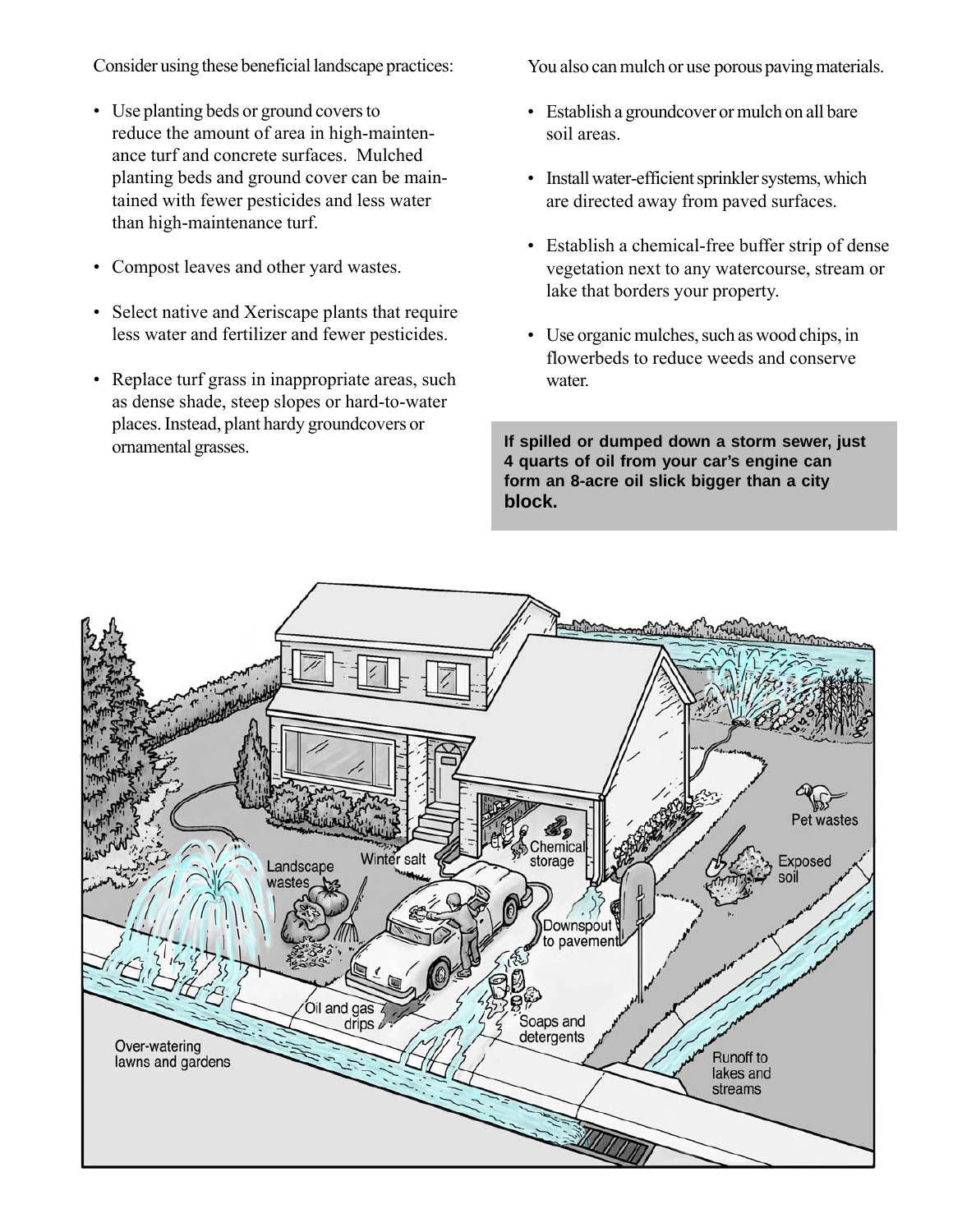Chemicals can be an asset to homeowners in some situations. But fertilizing when the lawn doesn't really need it, using weed killers at the wrong time of year, spraying insecticides "just to be safe," even watering a little bit every day are unnecessary and can contaminate our water supplies. Sometimes, just changing the method of watering can take care of pest problems. In other cases, beneficial insects could destroy garden pests better than any insecticide.

Some beneficial lawn care practices include:

- Use only the amount of fertilizer that is recommended—more is not better.
- Use slow-release forms of fertilizer.
- Use pesticides (herbicides, insecticides and fungicides) only as a last resort.
- Calibrate spray equipment for accurate delivery, and follow all label instructions.
- Safely dispose of pesticide containers, rinse water and leftover pesticides without dumping them down a house drain or in the storm drain.
- Keep a record of pest problems and what worked to control them.



**Degraded fish and wildlife habitat, and recreation opportunities, often results from overgrowth of aquatic weeds and algae. Nutrient runoff from lawns, parks and gardens can contribute to this problem.**

- Water the lawn when it is dry rather than on a calendar schedule.
- Reset the sprinkler clock after rain or cool weather.
- Don't water the pavement.

Much of our pesticide and fertilizer use is because of a desire for "perfect," pest-free lawns and gardens. But these products can kill beneficial insects that naturally help to control unwanted ones. Learn to accept a few weeds or insects in your yard as part of nature's balance.

## **In the Community**

Public awareness about water quality needs to start at home, in our own neighborhoods.

- Act on your interest in safeguarding and cleaning up local waters. Learn about your watershed. Tell public officials that a healthy watershed is important today and for future generations.
- Support the preservation of open space and natural areas that filter run-off water and buffer the effects of urban life.
- Participate in projects and events that promote conservation and preservation of our water resources.

**Home gardeners may use on average more fertilizer and pesticides per square foot than farmers do in their fields.**